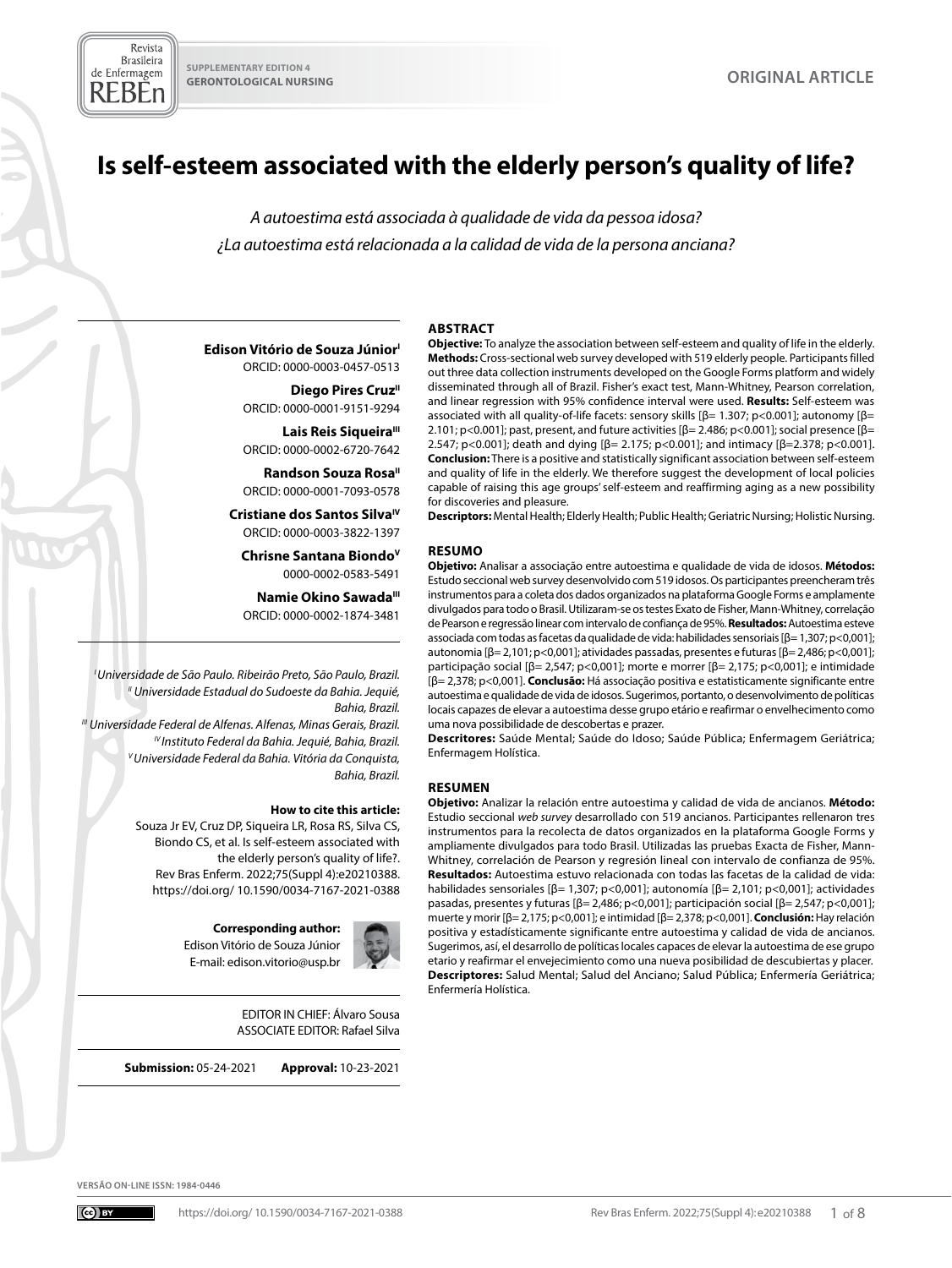# **INTRODUCTION**

In Brazil, an "elder" is a person aged 60 years or over<sup>(1)</sup>. Currently, the country has a population of more than 28 million elderly people, which represents 13% of the population, according to data from the Instituto Brasileiro de Geografia e Estatística (IBGE) [Brazilian Institute of Geography and Statistics](2). In addition, Brazilian estimates point to the possibility of having twice as many people over 60 years of age in the coming decades $(2)$ ; and, by 2050, the World Health Organization states that, for every five people, one will be aged 60 years or over<sup>(3)</sup>.

The aging process is an active, progressive, and intrinsic phenomenon, being accompanied by several physical and psychophysiological changes that can result in unsatisfactory repercussions on the adaptive capacity of the elderly to the environment in which they live<sup>(4)</sup> and, consequently, affect their self-esteem. In this sense, there are some factors intrinsic to aging that negatively influence self-esteem, such as the cessation of work<sup>(5)</sup>, significant loss of social roles, physiological limitations, physical changes, and loss of loved ones<sup>(6)</sup>.

Self-esteem can be understood as a personal assessment, involving thoughts and feelings that individuals have about themselves, considering their limits and expectations<sup>(6)</sup>. It is a construct that shows how much the individuals like themselves, how they see themselves, and what they think about themselves<sup>(4)</sup>, thus becoming a sense of self-worth and self-acceptance<sup>(5)</sup>. In addition, it is considered an important indicator of mental health, so there is a need for strategies that favor its increase considering the health of the elderly and the prevention of mental disorders<sup>(5)</sup>. This is because the positive self-assessment reflects good mental health and provides greater security and confidence to the elderly, which, in turn, contributes to an adjusted life<sup>(6)</sup>.

Therefore, this study was motivated by the scarcity of current investigations focusing on the analysis of the relationship between self-esteem and the elderly's quality of life (QoL) within the national and international scope<sup>(4,7)</sup>. Furthermore, considering that elderly people are more vulnerable to loss of self-esteem resulting from role changes and changes in interpersonal relationships<sup>(8)</sup>, that psychological dimensions are predictors of a better QoL, which can maximize successful aging<sup>(9)</sup>, and that self-esteem is an important aspect in coping with the aging process<sup>(9)</sup>, some authors confirm the importance of intensifying studies on this topic due to its high impact on the health system $(7)$ .

Following this perspective, we developed this study aiming to fill the existing gap regarding the quantitative limitation of research in the area, as well as to continue the line of thought of some authors<sup>(4,7)</sup> who reported such gap. Also in this sense, given the growing elderly population, we must invest in methods that go beyond the biological aspects and begin to value the subjectivities and actions that promote the health and QoL of these elderly people, as increasing the number of days in life is not enough: quality should also be added to those additional years.

Our study considered the definition of QoL proposed by the World Health Organization (WHO), which defines it as "the individual's perception of their position in life, in the context of the culture and value systems in which they live and in relation to their goals, expectations, standards, and concerns"(10). Therefore, considering the impacts of the aging process and the need to promote quality to the years to come, the hypothesis of this study is that self-esteem is positively associated with the QoL of the elderly.

# **OBJECTIVE**

To analyze the association between self-esteem and quality of life in the elderly.

# **METHODS**

## **Ethical aspects**

This study complied with all ethical and bioethical aspects regarding the development of research with human beings in accordance with Resolution No. 466/2012 of the National Health Council. The project was approved, in 2020, by the Research Ethics Committee (REC) of the Escola de Enfermagem de Ribeirão Preto - Universidade de São Paulo (EERP/USP) [Ribeirão Preto College of Nursing - University of São Paulo]. All participants read and agreed to the Free and Informed Consent Form (FICF), which was sent with a blind copy to all emails informed.

## **Study design, time and place**

This study has a *web survey* type, sectional design, with a descriptive approach, built in accordance with the *Strengthening the Reporting of Observational Studies in Epidemiology* (STROBE) tool. The study scenario covered the five regions of Brazil (North, Northeast, Midwest, Southeast, and South). There were no faceto-face meetings between participants and researchers. Data collection was online and took place between July and October 2020; the elderly remained in their respective homes.

## **Sample; inclusion and exclusion criteria**

The sample was selected using the consecutive non-probabilistic technique, being determined a priori with the following parameters:  $\alpha = 0.05$  (5%), CI = 95% (zα/2 = 1.96), 50% conservative proportion, and adjustment for infinite population. With this, there was a need for at least 385 elderly people. However, foreseeing the possibility of losses and incompleteness of answers to the questionnaire, more than 30% ( $n = 134$ ) were added to the final calculation, which resulted in 519 participants.

They met all the inclusion criteria: people residing in any region of Brazil; aged 60 years or over; with internet access and an active Facebook account. Such criteria were controlled using Facebook's post boosting feature, through which you delimit the dissemination of the instruments only to the previously defined public.

The exclusion criteria were: elderly people residing in long-term and other similar institutions, those hospitalized during the collection period, with some degree of dependence for undertaking basic daily living activities, and those with any neurodegenerative comorbidity that compromised the understanding of the instruments. Such criteria were tracked through four dichotomous questions (yes/no) carried out in the initial stage of data collection,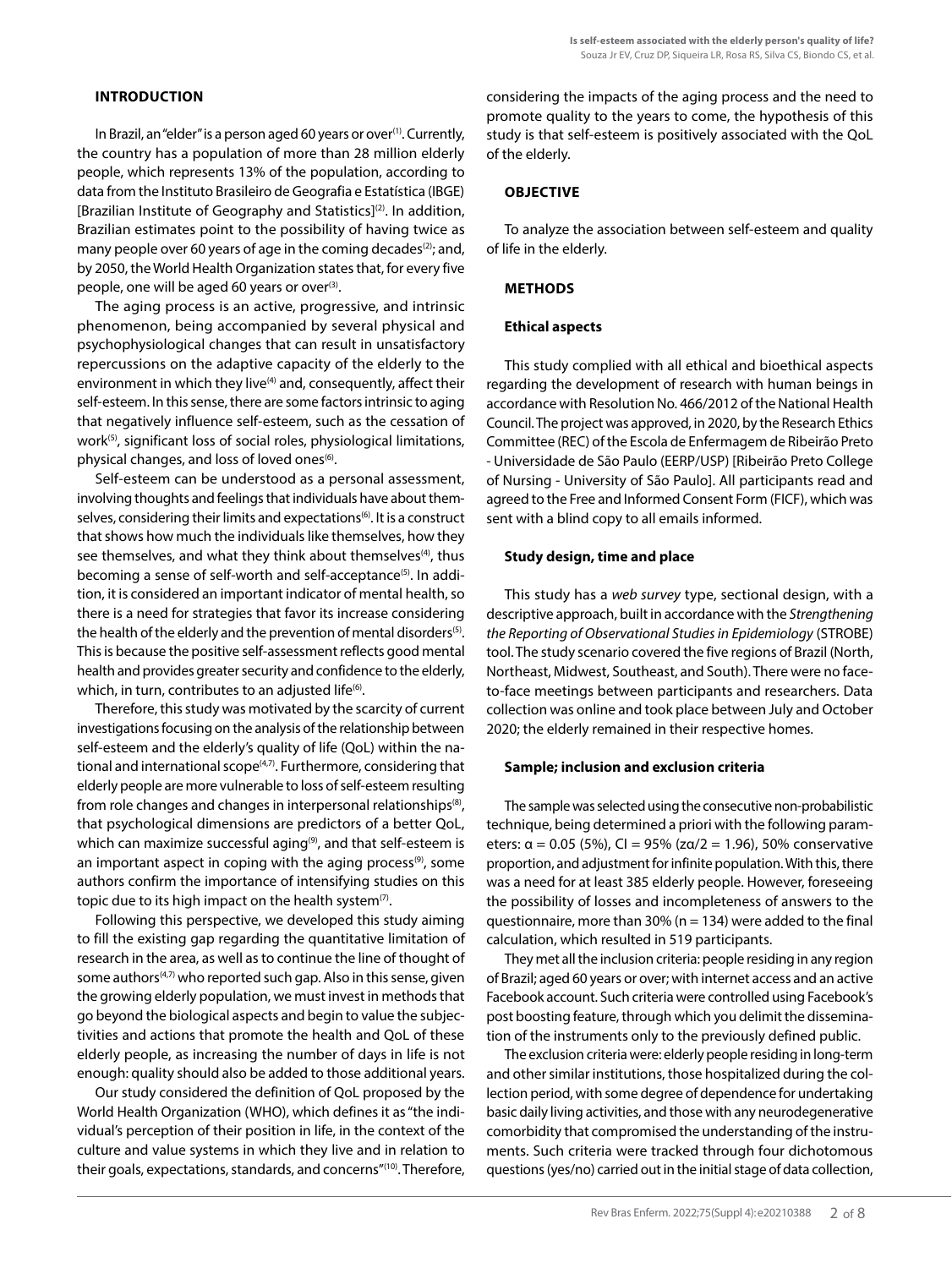questioning whether they fit any aforementioned characteristic. Elderly people who answered negatively to all questions were considered eligible.

Since the collection was online and considering the skills needed to handle electronic devices such as smartphones and/ or laptops, in addition to the active interaction of the elderly in a social network, the application of instruments to assess cognitive conditions was dispensed with. We also emphasize that there was no way to ensure that the participants responded to the instruments without assistance.

## **Study protocol**

Data collection took place between July and October 2020 through a social interaction page on Facebook, created exclusively for the development of scientific research on sexuality, health, and QoL, as well as for the dissemination of information related to these themes.

The authors published an invitation to participate which contained the study title, institution and responsible researchers, inclusion criteria, contact email, and a hyperlink that directed interested parties to the survey questionnaire developed on the Google Forms platform. This questionnaire was structured in five blocks: 1) study presentation, 2) free and informed consent form (FICF), 3) bio-sociodemographic data, 4) data on self-esteem and 5) data on QoL.

The first block contained information about the presentation and justification of the study, in addition to the inclusion criteria that should be met by the participants.

In the second block, the FICF, project approval number by the REC and contact information (telephone and email) were presented. After reading the consent form, the participants declared their acceptance to participate in the study through a mandatory question. Also in this second block, participants were required to include their email for the sending of a duplicate of the consent form and for data control, allowing the researchers to track and correct a possible multiplicity of responses by the same participant and, consequently, avoid bias, which did not occur in the present study.

The third block was structured with questions elaborated by the researchers themselves and aimed to know the bio-sociodemographic profile of the participants. It contained questions related to sex, age group, marital status, sexual orientation, religious belief, Brazilian region in which they live, education, ethnicity, and whether they lived with their children.

The fourth block included the Rosenberg Self-Esteem Scale, adapted and validated for the Brazilian population. It is organized into ten items with four Likert-type answer possibilities, ranging from 1 point (totally disagree) to 4 points (totally agree)<sup>(11)</sup>. A cutoff point was adopted: < 30 (poor self-esteem) and ≥ 30 (satisfactory self-esteem)<sup>(6)</sup>. In the present study, the scale showed good reliability, as evidenced by Cronbach's alpha of 0.854.

Finally, the fifth block was built with the *World Health Organization Quality of Life – Old* (WHOQOL-Old) instrument, adapted and validated for Brazilian elderly<sup>(12)</sup>. It consists of 24 questions distributed in six facets of assessment: sensory skills; autonomy; past, present, and future activities; social presence; death and dying; and intimacy. Each question has five possible answers on a Likert-type scale ranging from 1 to 5 points. There is no cutoff point for WHOQOL-Old. Its total score varies between 24 and 100 points; and, the higher the final score, the better the interviewee's QoL<sup>(13)</sup>. It is noteworthy that, before the analysis, the recoding of the necessary items was performed.

In the present study, the WHOQOL-Old showed good reliability, with a Cronbach's alpha of 0.901. In the reliability analysis, the facets had the following results: sensory skills ( $\alpha = 0.795$ ); autonomy ( $\alpha = 0.701$ ); past, present, and future activities ( $\alpha =$ 0.761); social presence ( $\alpha$  = 0.833); death and dying ( $\alpha$  = 0.822); and intimacy ( $\alpha$  = 0.888).

The authors contracted the post boosting feature on a monthly basis. This is an option offered by Facebook that allows for increased engagement in the publication, expanding the possibility of the research being liked, commented on, and shared among users, in addition to making the questionnaire available throughout the Brazilian territory. In this way, we were able to achieve the required sample.

# **Analysis of results and statistics**

Data were transported from Microsoft Excel to the IBM SPSS® statistical software (version 25) to be stored and analyzed. We considered a 95% confidence interval (p < 0.05) for all analyses. Quantitative variables were presented as median (Md) and interquartile range (IQ). Qualitative variables were expressed through absolute and relative frequencies.

Fisher's exact test was used to analyze the proportions of bio-sociodemographic variables and the two classifications of self-esteem (satisfactory and unsatisfactory). The Mann-Whitney U test was used to compare two independent groups with the QoL facets.

 To analyze the relationship between the independent variable (self-esteem) and the dependent ones (QoL facets), the Pearson correlation (r) was used. Finally, the analyses that presented a *p* value < 0.2 were included in the linear regression model by the "insert" method, whose results were given through their respective β coefficients (standardized and non-standardized), standard error, 95% confidence interval (CI 95%), coefficient of determination (R2), and *p*-value. The model's adequacy was attested by the Durbin-Watson test.

#### **RESULTS**

Among the 519 participants, there was a higher prevalence of elderly males (n = 354; 68.2%); aged between 60 and 64 years (n = 257; 49.5%); of the Catholic religion (n = 258; 49.7%); selfdeclared white ( $n = 340; 65.5\%$ ); with complete higher education  $(n = 196; 37.8\%)$ ; married  $(n = 313; 60.3\%)$ ; who live with their spouse for over 20 years ( $n = 293$ ; 56.5%); heterosexuals ( $n = 445$ ; 85.7%); who do not live with their children ( $n = 339$ ; 65.3%); and reside in the Southeast region of the country ( $n = 239$ ; 46.1%).

Also, most elderly people had satisfactory self-esteem ( $n = 388$ ; 74.8%); and self-esteem was statistically associated with ethnicity  $(p = 0.034)$ ; education  $(p = 0.016)$ ; and sexual orientation  $(p = 0.034)$ 0.001), according to Fisher's exact test (Table 1).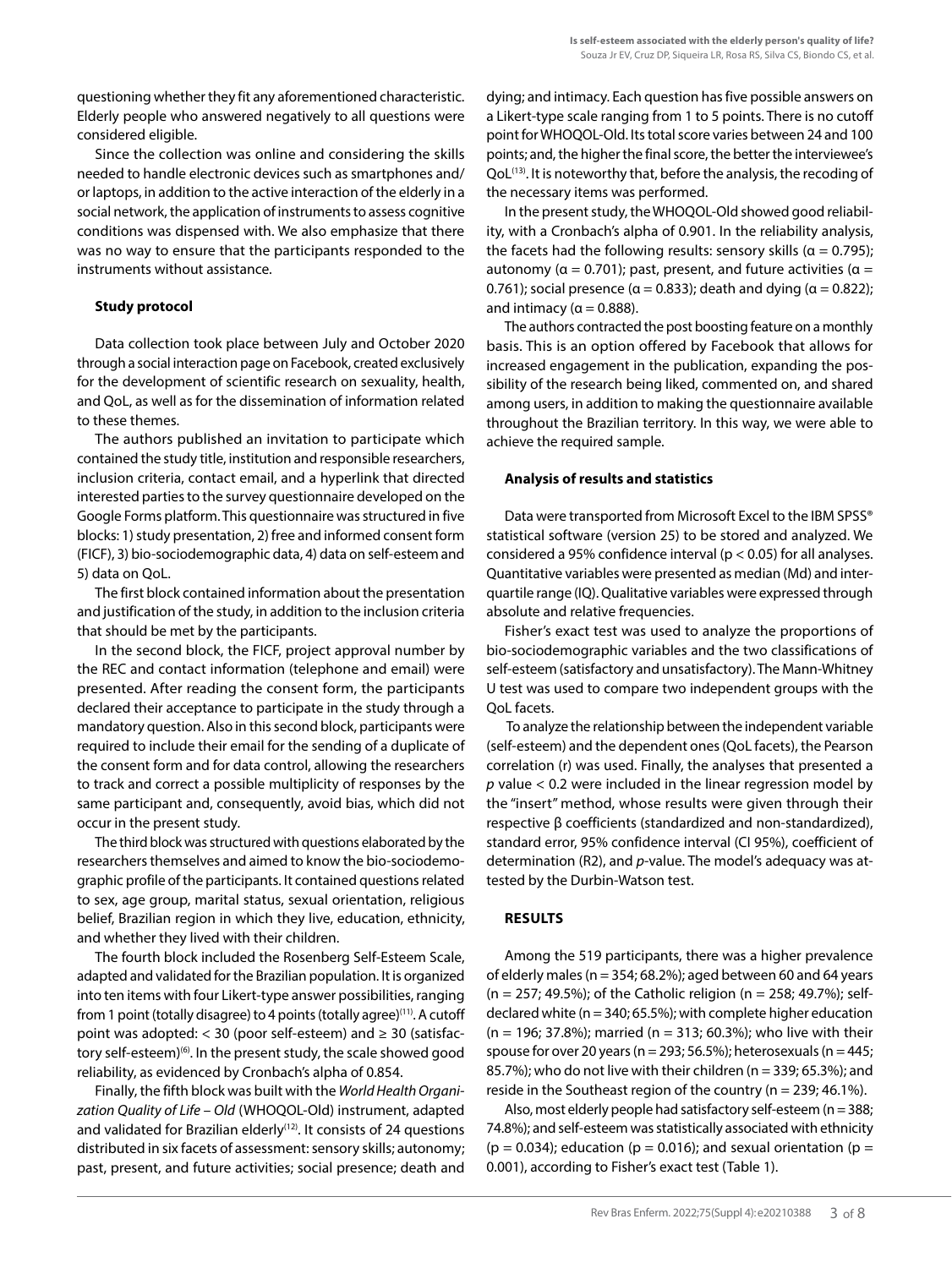**Table 1** – Comparison of the bio-sociodemographic variables with self-esteem, Ribeirão Preto, São Paulo, Brazil, 2020

| <b>Variables</b>          |                | Self-esteem<br>Satisfactory<br>% |                | <b>Unsatisfactory</b> |          |
|---------------------------|----------------|----------------------------------|----------------|-----------------------|----------|
|                           | n              |                                  | n              | %                     |          |
| Sex                       |                |                                  |                |                       |          |
| Male                      | 265            | 74.9                             | 89             | 25.1                  | 0.939    |
| Female                    | 123            | 74.5                             | 42             | 25.5                  |          |
| <b>Marital Status</b>     |                |                                  |                |                       |          |
| Married                   | 227            | 72.5                             | 86             | 27.5                  |          |
| <b>Stable Union</b>       | 83             | 76.9                             | 25             | 23.1                  | 0.318    |
| <b>Fixed Partner</b>      | 78             | 79.6                             | 20             | 20.4                  |          |
| Religion                  |                |                                  |                |                       |          |
| Catholic                  | 195            | 75.6                             | 63             | 24.4                  |          |
| Protestant                | 53             | 74.6                             | 18             | 25.4                  |          |
| Spiritist                 | 54             | 77.1                             | 16             | 22.9                  |          |
| Of African origins        | $\overline{7}$ | 77.8                             | 2              | 22.2                  | 0.929    |
| No Religion               | 41             | 73.2                             | 15             | 26.8                  |          |
| Others                    | 38             | 69.1                             | 17             | 30.9                  |          |
| Lives With Their Children |                |                                  |                |                       |          |
| Yes                       | 120            | 76.9                             | 36             | 23.1                  |          |
| No                        | 247            | 72.9                             | 92             | 27.1                  | 0.212    |
| Does not have children    | 21             | 87.5                             | 3              | 12.5                  |          |
| Ethnicity                 |                |                                  |                |                       |          |
| White                     | 251            | 73.8                             | 89             | 26.2                  |          |
| Yellow                    | 4              | 36.4                             | 7              | 63.6                  |          |
| <b>Black</b>              | 20             | 74.1                             | $\overline{7}$ | 25.9                  |          |
| <b>Brown</b>              | 104            | 80.6                             | 25             | 19.4                  | $0.034*$ |
| Indian                    | 1              | 50.0                             | 1              | 50.0                  |          |
| Does not know             | 8              | 80.0                             | $\overline{2}$ | 20.0                  |          |
| <b>Brazilian Region</b>   |                |                                  |                |                       |          |
| North                     | 30             | 75.0                             | 10             | 25.0                  |          |
| <b>Northeast</b>          | 61             | 79.2                             | 16             | 20.8                  |          |
| Midwest                   | 44             | 71.0                             | 18             | 29.0                  | 0.388    |
| Southeast                 | 184            | 77.0                             | 55             | 23.0                  |          |
| South                     | 69             | 68.3                             | 32             | 31.7                  |          |
| Education                 |                |                                  |                |                       |          |
| <b>Elementary School</b>  | 63             | 65.3                             | 33             | 34.7                  |          |
| Middle School             | 24             | 60.0                             | 16             | 40.0                  |          |
| High School               | 143            | 76.9                             | 43             | 23.1                  |          |
| <b>Higher Education</b>   | 157            | 80.1                             | 39             | 19.9                  |          |
| No Education              | 1              | 100                              | 0              | 0.0                   |          |
| <b>Sexual Orientation</b> |                |                                  |                |                       |          |
| Heterosexual              | 344            | 77.3                             | 101            | 22.7                  |          |
| Homosexual                | 12             | 70.6                             | 5              | 29.4                  |          |
| Bisexual                  | 3              | 30.0                             | $\overline{7}$ | 70.0                  | $0.001*$ |
| Others                    | 29             | 61.7                             | 18             | 38.3                  |          |
|                           |                |                                  |                |                       |          |

*\* Statistically significant differences for Fisher's exact test (p < 0,05).*

**Table 2** – Comparison of the Quality of Life facets with self-esteem, Ribeirão Preto, São Paulo, Brazil, 2020

|                                      | Self-esteem                                |                                              |          |            |  |
|--------------------------------------|--------------------------------------------|----------------------------------------------|----------|------------|--|
| <b>OoL Facets</b>                    | <b>Satisfactory</b><br>M <sub>a</sub> (IQ) | <b>Unsatisfactory</b><br>M <sub>a</sub> (IQ) | U        | p value    |  |
| Sensory skills                       | 81.25 (68.75-93.75)                        | 68.75 (50.00-81.25)                          | 16605.00 | $0.001*$   |  |
| Autonomy                             | 75.00 (62.50-81.25)                        | 56.25 (43.75-68.75)                          | 11607.00 | $< 0.001*$ |  |
| Past, present, and future activities | 68.75 (56.25-81.25)                        | 50.00 (37.50-62.50)                          | 10189.00 | $< 0.001*$ |  |
| Social presence                      | 71.87 (56.25-81.25)                        | 50.00 (31.25-56.25)                          | 11451.00 | $0.001*$   |  |
| Death and dying                      | 75.00 (50.00-87.50)                        | 56.25 (37.50-75.00)                          | 17327.50 | $< 0.001*$ |  |
| Intimacy                             | 75.00 (68.75-87.50)                        | 56.25 (37.50-75.00)                          | 11116.50 | $< 0.001*$ |  |
| Overall quality of life              | 71.87 (62.50-80.20)                        | 53.12 (46.87-61.45)                          | 7779.00  | $0.001*$   |  |

*\* Statistical significance for the Mann-Whitney U test (p < 0,05); QoL: Quality of Life.*

**Table 3** – Correlations between the facets of Quality of Life and self-esteem, Ribeirão Preto, São Paulo, Brazil, 2020

| <b>Quality of life facets</b>        | r     | p value |
|--------------------------------------|-------|---------|
| Sensory skills                       | 0.350 | 0.001   |
| Autonomy                             | 0.541 | 0.001   |
| Past, present, and future activities | 0.612 | 0.001   |
| Social presence                      | 0.564 | 0.001   |
| Death and dying                      | 0.363 | 0.001   |
| Intimacy                             | 0.580 | < 0.001 |
| Overall quality of life              | 0.713 | < 0.001 |

The highest proportion of categories with unsatisfactory self-esteem was observed among elderly who self-declared yellow (63.6%), bisexual (70.0%), and with education up to middle school (40.0%). As for satisfactory self-esteem, the highest proportion was found among self-declared browns (80.6%), with higher education (80.1%), and heterosexuals (77.3%).

According to Table 2, it is observed that, regardless of the classification of self-esteem, the elderly showed better QoL in the Sensory Skills facet. Also, it is noted that elderly people with unsatisfactory self-esteem have the lowest QoL scores in all facets, with worse QoL when compared to elderly people with satisfactory self-esteem (p < 0.001).

Table 3 demonstrates that all facets of QoL were significantly correlated with self-esteem, presenting positive correlations of different magnitudes (p < 0.001).

The final analysis of linear regression showed that the selfesteem scale remained positively associated with all facets of QoL, thus indicating that an increase in self-esteem implies an increase in the elderly's QoL ( $p < 0.001$ ), as shown in Table 4. In addition, the model was able to explain 50.8% of the relationship between selfesteem and general quality of life of the studied elderly.

#### **DISCUSSION**

We identified that most elderly people had a satisfactory self-esteem (n = 388; 74.8%), corroborating another similar investigation $(6)$ and even a research developed with different cutoff points and classifications(14). Such evidence can be explained by the fact that the participants of the study developed in Paraná<sup>(6)</sup> who were users of the third age gym, while the participants of another study carried out in Minas Gerais<sup>(6)</sup>, that had a good health status, in addition to those with a higher level of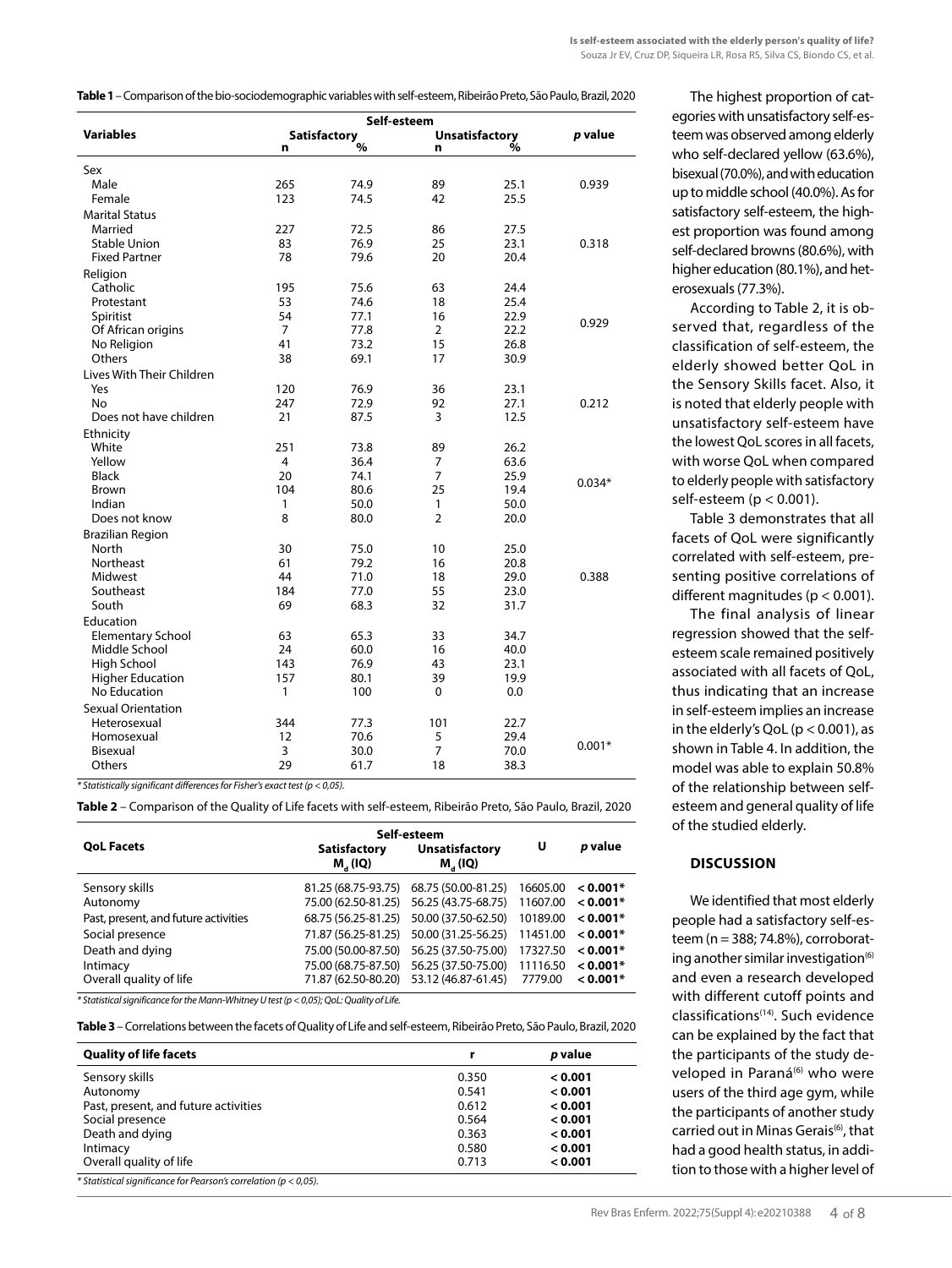|                                      | Non-standardized<br>β | <b>Standardized</b><br>β | <b>Standard</b><br>error | 95% CI      | p       | <b>Durbin-Watson</b> | $\mathbb{R}^2$ |
|--------------------------------------|-----------------------|--------------------------|--------------------------|-------------|---------|----------------------|----------------|
| Sensory skills                       | 1.307                 | 0.340                    | 0.245                    | 0.825-1.789 | 0.001   | 1.992                | 0.123          |
| Autonomy                             | 2.101                 | 0.569                    | 0.211                    | 1.686-2.517 | < 0.001 | 1.960                | 0.294          |
| Past, present, and future activities | 2.486                 | 0.605                    | 0.221                    | 2.052-2.920 | < 0.001 | 2.053                | 0.375          |
| Social presence                      | 2.547                 | 0.582                    | 0.246                    | 2.065-3.030 | < 0.001 | 2.065                | 0.319          |
| Death and dying                      | 2.175                 | 0.425                    | 0.324                    | 1.539-2.812 | 0.001   | 1.956                | 0.135          |
| Intimacy                             | 2.378                 | 0.562                    | 0.235                    | 1.917-2.838 | 0.001   | 1.969                | 0.336          |
| Overall quality of life              | 2.166                 | 0.733                    | 0.141                    | 1.889-2.443 | < 0.001 | 1.959                | 0.508          |

**Table 4** – Final regression models for overall self-esteem and Quality of Life facets, Ribeirão Preto, São Paulo, Brazil, 2020

education had the best self-esteem scores. Therefore, it is inferred that physical activity and the increase in social presence provided by the elderly gym, as well as education, are three factors that can positively influence the level of self-esteem of elderly people.

The fact that most of the participants in our study present satisfactory self-esteem gives health professionals a sense of accomplishment, since self-esteem is considered an essential factor in old age and corresponds to one of the personality dimensions that exerts the greatest influence on wellbeing and adapting to the world; therefore, it is a relevant aspect for success and satisfaction with life<sup>(14)</sup>. In addition, higher self-esteem scores have been associated with positive attitudes towards health, while low scores are related to risky behavior, such as suicidal behavior<sup>(15)</sup>. In this sense, we bring an inference about the self-care of the elderly with their health: we noticed better self-esteem scores among females, as men only seek health services when they are already ill, which, consequently, can compromise their health, self-esteem, and QoL, considering possible causality between these variables.

From this perspective, given the negative effects of low selfesteem, we should not ignore the reality of the other 25.2% of participants who had unsatisfactory self-esteem. Although they constitute a minority in our study ( $n = 131$ ), this lower proportion does not prevent them from suffering the harmful consequences nor does it reduce the right of these elderly people to access all means that preserve their physical and mental health, as recommended by the Statute of the Elderly<sup>(16)</sup>. Some alternatives with beneficial effects on elderly's self-esteem can be mentioned, such as living in a good family system, participating in activities and social groups<sup>(1)</sup>, practicing physical activities<sup>(17)</sup>, encouraging the expression of sexuality<sup>(18)</sup>, and sexual activity<sup>(19)</sup> among others  $$ were all included as comments in the online invitation, during data collection. These beneficial effects for self-esteem, proven through studies, also collaborate with the improvement of QoL.

Another relevant finding of our study was the association found between self-esteem and ethnicity, education, and sexual orientation, similar to other studies that also found a statistically significant association of low self-esteem with non-white people<sup>(20)</sup>, lower education level<sup>(21)</sup>, and those whose sexual orientation does not include heteronormativity<sup>(22)</sup>.

In more detail, our results showed that participants who selfdeclared as yellow ethnicity, with education up to middle school, and bisexuals had unsatisfactory self-esteem. As for satisfactory self-esteem, the highest statistically significant proportion was found among self-declared browns, with higher education and heterosexuals. This may be due to better income, employment, and access to health care opportunities without suffering discrimination within these services, contrary to what is observed among people belonging to minority groups from a social point of view, such as yellow people, with low education, and outside the heterosexual pattern.

In Brazil, the yellow ethnicity classification refers to people of Asian origin who reside in the Brazilian territory<sup>(23)</sup>. Although the yellow elderly have shown significant proportions of unsatisfactory self-esteem, there is no data in the literature on this ethnic group to encourage discussion. The few existing studies address issues of racial discrimination with a focus on the black population of different age groups, not necessarily focusing on the approach to the elderly population.

In this sense, international studies have shown an association between exposure and racial discrimination with negative impacts on the mental health of victims aged between 18 and 58 years old<sup>(20)</sup> and between 18 and 76 years old<sup>(24)</sup>. Otherwise, there is a Brazilian study developed with women between 18 and 24 years old that did not identify a statistically significant association between the level of self-esteem and self-reported race/color, although black participants showed the lowest mean self-esteem scores when compared to non-black participants<sup>(15)</sup>.

Furthermore, the fact that the self-declared brown elders have better self-esteem in our study may be associated with issues related to the "strength of racial identity", defined as the positive feeling of belonging and attachment to their identity<sup> $(15)$ </sup>, which increases their self-esteem and acts to protect these people from the internalization of bad feelings resulting from discrimination<sup>(25)</sup>. Therefore, self-esteem is, in most cases, a psychological strategy for protection, adaptation, and coping with stressful events $(26)$ .

As for the association found between self-esteem and education level, our results corroborate a study<sup>(21)</sup> carried out with 980 elderly Brazilians, which identified lower education level as a predictor of low self-esteem. They also ratify another study<sup>(14)</sup> carried out with 279 elderly people, in which a higher level of education was significantly associated with a higher level of self-esteem among the participants. From this perspective, it can be inferred that more educated elderly people have greater self-esteem, as they take care of their health more frequently and carefully, thus preserving their health and QoL during their aging process.

The literature points out that education plays a fundamental role with regard to the feeling of security and dignity in social relationships, leading to better self-esteem among the elderly<sup>(14)</sup>,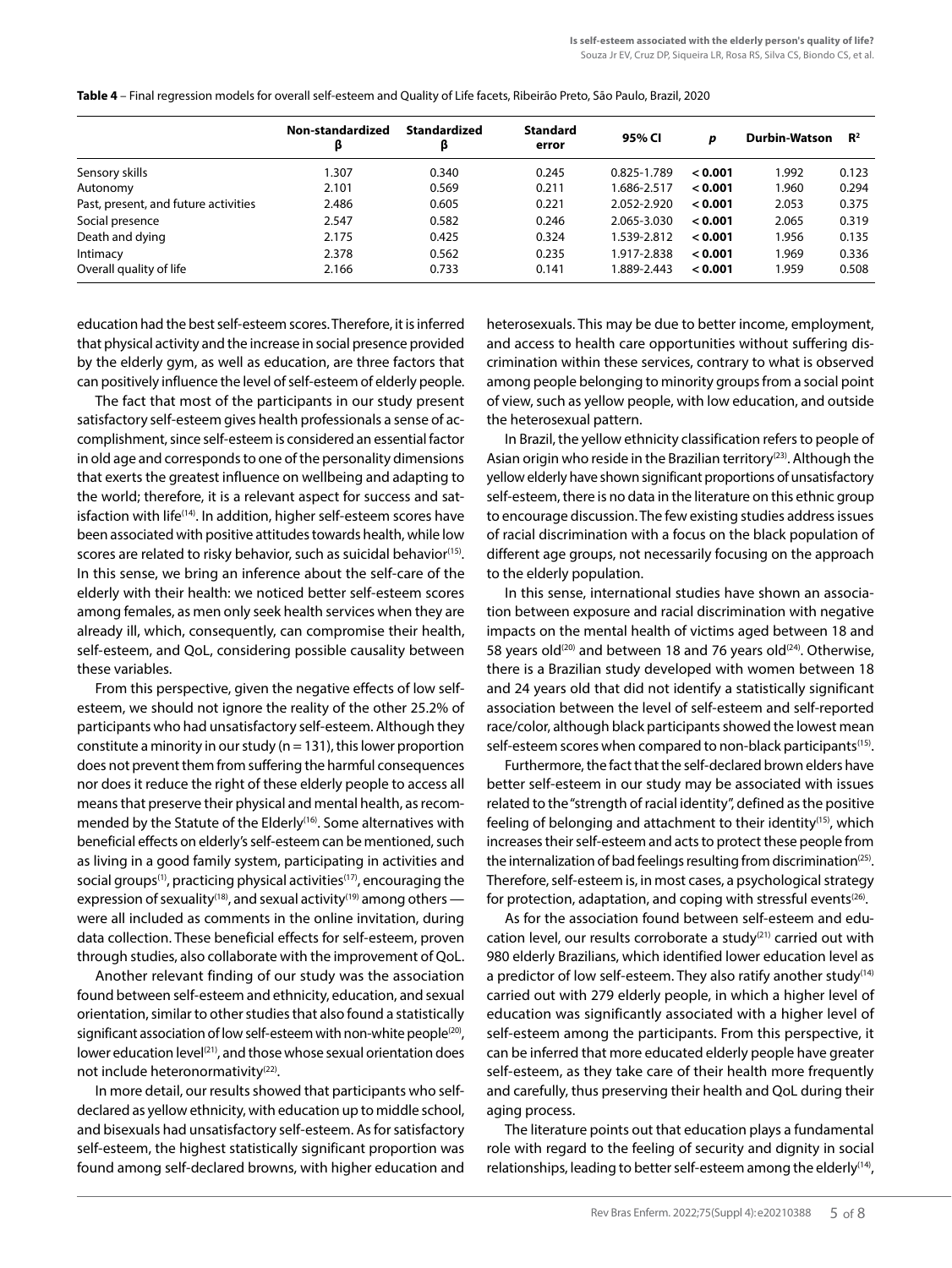especially among those who have never had the opportunity to study<sup>(21)</sup>. In addition, higher education is associated with better social opportunities, access to information, better living conditions<sup>(21)</sup>, use of health services, adherence to health and educational programs focused on health promotion and protection(14) and, above all, the search for knowledge, which promotes positive impacts on self-esteem $(21)$  — these results are confirmed by ours, in which seniors with higher education showed satisfactory self-esteem.

Regarding sexual orientation, a study<sup>(22)</sup> developed with 316 individuals belonging to the community of Lesbians, Gays, Bisexuals, Transvestites, Transsexuals, Queers, Intersex People, and other identities (LGBTTQI+) identified three feelings that predominated among the participants: sadness (52.2%), low selfesteem (37.7%), and anxiety (35.7%). In our study, we identified poor self-esteem among elderly bisexuals, while heterosexuals showed better self-esteem.

We emphasize that the LGBTTQI+ community faces significant conflicts when going against the heteronormative standard and its hegemony in the systems of values and behaviors, in addition to sexual and social standards. In this sense, any manifestations that are not within the heterosexual scope can be the target of physical, sexual, and/or psychological violence, which, in turn, result in negative repercussions for the mental health and QoL of this public. These negative effects include an increase of approximately six times more chances of suffering depressive states and their consequences such as fear, anxiety, social isolation, guilt, shame, hostility, use and/or abuse of psychoactive substances, confusion(22), among others, such as reduced self-esteem.

Therefore, considering that self-esteem is an important marker of mental health, and the literature presents a significant limitation in the number of studies that investigate this topic and the QoL of the LGBTTQI+ audience, we highlight the need to develop more current investigations in order to find connections between self-esteem and several variables related to this specific group<sup>(27)</sup>.

Our results showed that, regardless of the self-esteem classification, the elderly had better QoL in the Sensory Skills facet, confirming data from similar studies<sup>(4,28-29)</sup> and diverging from another<sup>(30)</sup>, in which the elderly had a greater perception of QoL in the Intimacy facet. The Sensory Skills facet is responsible for evaluating the loss of senses (hearing, vision, touch, and taste) and its impacts on the QoL of the elderly<sup>(31)</sup>. This is a fundamental facet, as any change in the sensory components of the elderly interferes in an undesirable way in their QoL, since the sensory functions are responsible for establishing relationships between the individual and the world, being able to influence their patterns and behavior $(4)$ .

We observed that elderly people with unsatisfactory selfesteem have the lowest QoL scores in all facets, evidencing worse QoL when compared to elderly people with satisfactory self-esteem. These results corroborate a Brazilian study<sup>(4)</sup> carried out with 1,691 elderly people, in which participants with lower self-esteem had the worst QoL scores. Furthermore, our final linear regression analysis revealed that the self-esteem scale remained positively associated with all facets of QoL, explaining 50.8% of the relationships between self-esteem and the general quality of life of the elderly who participated.

We emphasize that self-esteem is a positive factor for the QoL not only of the elderly, but also of other age groups in different clinical contexts, as observed in investigations carried out with individuals with a mean age of 45.47 years after kidney transplantation<sup>(32)</sup>; women diagnosed with fibromyalgia with a mean age of 42.7 years<sup>(33)</sup>; and obese adolescents with a mean age of 15.3 years $(34)$ .

#### **Limitations of the study**

The results presented here must be interpreted with caution, given that the non-probabilistic sampling used does not allow extrapolating the results to the elderly population in general, which ends up becoming a limitation of the study. Another limitation concerns the possible selection bias, since, as data collection took place online, elderly people living in a situation of social vulnerability were indirectly excluded from the sample, either because they do not have access to the internet, or due to the low level of education, which possibly hindered the ability to read and understand texts.

Finally, although there is a progressive increase in scientific publications in the field of human aging, there is a considerable quantitative limitation of national and international studies that analyze the mental health of the elderly<sup>(35)</sup>, especially regarding self-esteem and its relationship with QoL<sup>(4)</sup>. In this sense, it was not possible to make further comparisons with our results. This reality reinforces the need for more investigations on self-esteem among the elderly, as our findings point to self-esteem as a nonpharmacological strategy that can help increase the quality of the additional years of life in this age group.

#### **Contributions to the field of nursing**

This study contributes by providing subsidies for the creation of strategies capable of providing old age with self-esteem and QoL. Our results have the potential to change the fragmented and medicalized care practice, especially in Primary Care, in which health care for the elderly is focused on chronic-degenerative pathologies and there is an invisibility of the elderly's self-esteem in their biopsychospiritual state. Therefore, we emphasize the importance of health professionals, especially nurses, to expand their knowledge about comprehensive care and to be based on nursing values, especially regarding holistic care.

In this sense, we bring to nursing the need for a more attentive and less simplified look at this population. With the knowledge generated here, it is possible to assume a differentiated practice in nursing, aimed beyond the bodily and physiological needs of elderly people, which will trigger the creation of new methods for the evolution of self-esteem and, consequently, improvement in QoL. For example, the past, present, and future activities facet had the highest correlation coefficient with self-esteem. In this sense, health professionals can draw attention to this facet in order to explore the perspectives of the elderly in these three time spaces and intervene with educational approaches on the peculiarities of aging and ways to adapt and enjoy this new stage of the vital cycle.

Another point that deserves to be highlighted is that the minority groups in our study (low education, yellow, and bisexual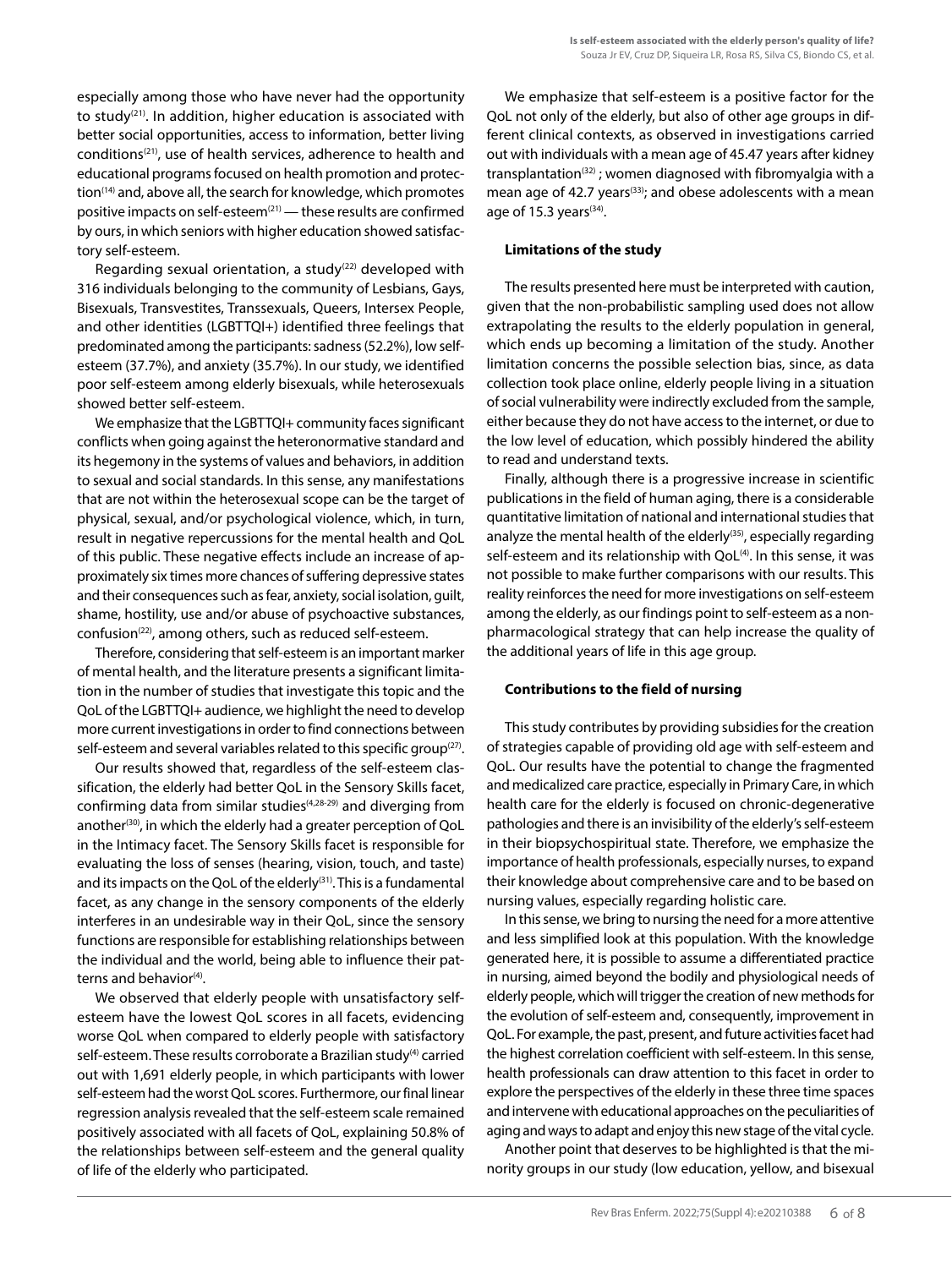people) need more attention from professionals, as they had worse self-esteem. These are groups that often suffer from health inequities, and therefore face obstacles to accessing services efficiently, which can bring undesirable effects to their health, self-esteem, and QoL. Here, we reinforce the commitment that must exist with users of the Unified Health System, as one of its principles is "equality of health care, without prejudice or privileges of any kind", as provided for in current legislation<sup>(36)</sup>.

Finally, it is noteworthy that we address an audience with characteristics not very much observed in the literature (elderly people with high education), which makes our study innovative in the area. Furthermore, we emphasize that high education may be a predominant feature in the future generation of elderly people, as there is an expansion of undergraduate and graduate courses in Brazil, and this may affect the profile of this public in the future. Due to this process, it is relevant to develop more studies that produce early knowledge of this group of elderly people.

# **CONCLUSION**

We conclude that most elderly people have satisfactory selfesteem. Furthermore, self-esteem was significantly associated with ethnicity, education, and sexual orientation, with the best self-esteem being identified among brown, college-educated, and heterosexual participants. On the other hand, we identified that the worst self-esteem was among the self-declared yellow, with low education, and bisexual elderly.

We also observed that, regardless of the self-esteem classification, the elderly showed better QoL in the Sensory Abilities facet, and the highest correlation coefficient was identified in the Past, present, and future activities facet, when compared to self-esteem.

Furthermore, the elderly with unsatisfactory self-esteem showed worse QoL in all facets evaluated; and we observed that satisfactory self-esteem has a positive association with QoL, assuming, therefore, a directly proportional behavior, and the final self-esteem score explained 50.8% of the variation in the participants' general QoL data.

We therefore suggest the development of local policies capable of raising the self-esteem of the elderly and reaffirming aging as a new possibility for discoveries and pleasure. It is difficult to say here how these local policies should be carried out, given the need to consider the reality of each individual who is inserted in a given geographic space and who shares different individual and collective characteristics - because they are different needs, the process becomes unique and dynamic. Therefore, the health professional, especially the nurse, must carry out situational diagnoses and determine priorities identified in loco so that, with this survey, there is the necessary planning and health interventions to increase the elderly person's self-esteem.

# **SUPPLEMENTARY MATERIAL**

[https://doi.org/10.48331/scielodata.EWUOH0](https://doi.org/10.48331/scielodata.QJT3ED) 

## **FUNDING**

This work was carried out with the support of the Coordenação de Aperfeiçoamento de Pessoal de Nível Superior - Brazil (CAPES) - Financing Code 001.

#### **REFERENCES**

- 1. Ribeiro VS, Rosa RS, Sanches GJC, Ribeiro ÍJS, Cassotti CA. Qualidade de vida e depressão em domicílios no contexto doméstico. Enferm Actual Costa Rica. 2017;(34). https://doi.org/10.15517/revenf.v0i34.30983
- 2. Instituto Brasileiro de Geografia e Estatística (IBGE). Idosos indicam caminhos para uma melhor idade. Rev Retratos [Internet] 2019 [cited 2021 Aug 04]. Available from: https://agenciadenoticias.ibge.gov.br/agencia-noticias/2012-agencia-de-noticias/ noticias/24036-idosos-indicam-caminhos-para-uma-melhor-idade
- 3. Organização Mundial da Saúde (OMS). Orientações sobre a avaliação centrada na pessoa e roteiros para a atenção primária: manual [Internet] 2020 [cited 2021 Aug 04]. Available from: https://iris.paho.org/bitstream/handle/10665.2/51974/OPASFPLHL200004A\_por. pdf?sequence=1&isAllowed=y
- 4. Tavares DMS, Matias TGC, Ferreira PCS, Pegorari MS, Nascimento JS, Paiva MM. Quality of life and self-esteem among the elderly in the community. Ciên Saúde Coletiva. 2016;21(11):3557–64. https://doi.org/10.1590/1413-812320152111.03032016
- 5. Spadoni-Pacheco LM, Carvalho GA. Quality of life and self-esteem in elderly patients who did or did not have cosmetic surgery. Rev Bras Cir Plást [Internet]. 2018 [cited 2021 Feb 21];33(4):528–35. Available from: http://www.rbcp.org.br/details/2218/pt-BR/ qualidade-de-vida-e-autoestima-em-idosas-submetidas-e-nao-submetidas-a-cirurgia-estetica
- 6. Oliveira D, Ladeira Â, Giacomin L, Pivetta N, Antunes M, Batista R, et al. Depressão, autoestima e motivação de idosos para a prática de exercícios físicos. Psicol Saúde Doenças. 2019;20(3):803–12. https://doi.org/10.15309/19psd200319
- 7. Oliveira DV, Nascimento MA, Fernandes A, Franco MF, Nascimento Jr JRA. Self-esteem among older adults treated at basic health units and associated factors. Geriatr Gerontol Aging. 2019;13:133-40. https://doi.org/10.5327/Z2447-211520191900029
- 8. Veni RK, Merlene AMA. Gender differences in self-esteem and quality of life among the elderly. IJHW [Internet] 2017 [cited 2021 Aug 04];8(8):885-7. Available from: https://www.proquest.com/docview/1961766049
- 9. Ingrand I, Paccalin M, Liuu E, Gil R, Ingrand P. Positive perception of aging is a key predictor of quality-of-life in aging people. PLoS ONE. 2018;13(10):e0204044. https://doi.org/10.1371/journal.pone.0204044
- 10. The Whoqol Group. The World Health Organization Quality of Life Assessment (WHOQOL): development and general psychometric properties. Soc Sci Med. 1998;46(12):1569–85. https://doi.org/10.1016/s0277-9536(98)00009-4